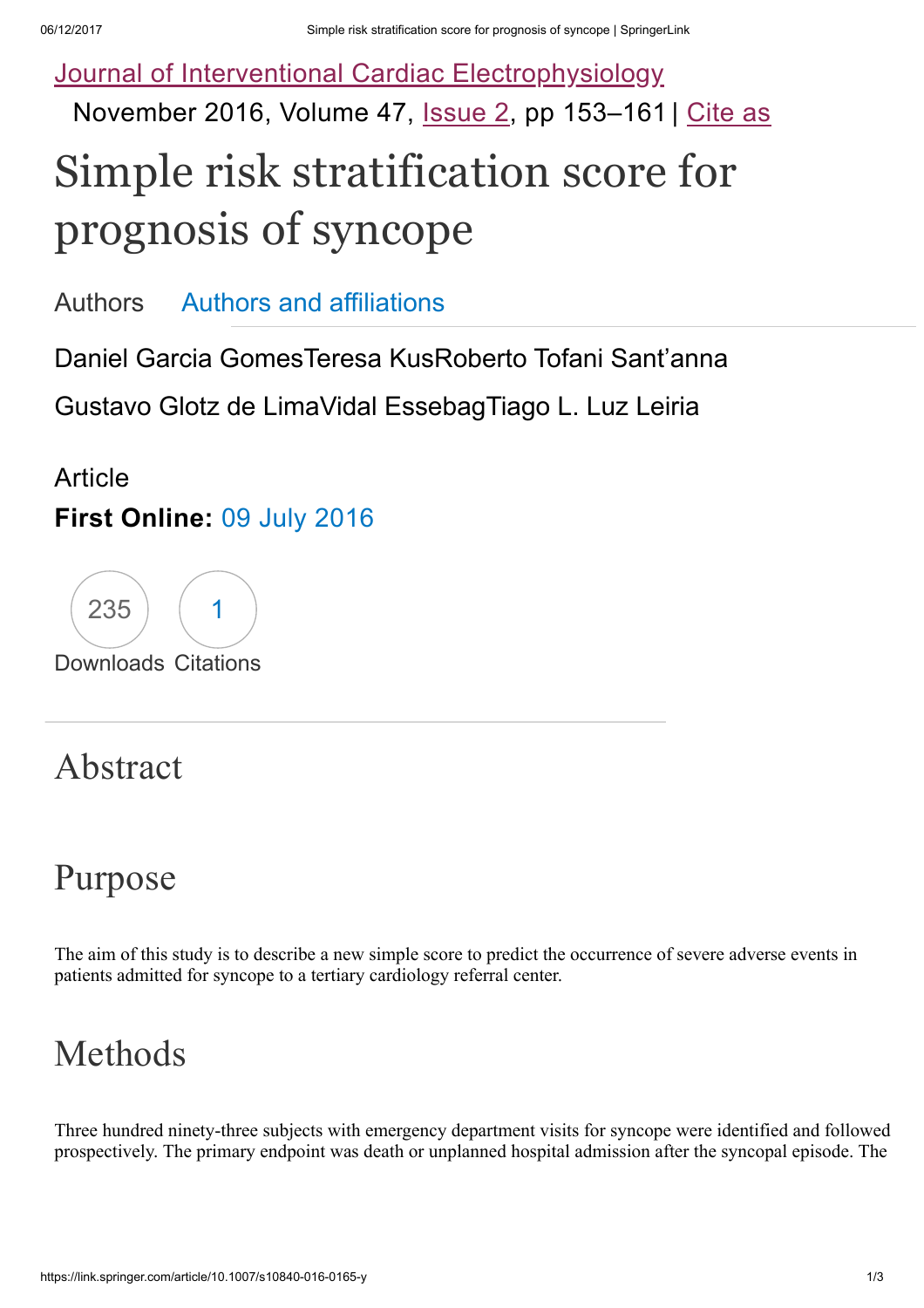score consisted of sum of the following: previous syncope (2 points), an abnormal electrocardiogram (3 points), and history of heart disease (4 points). The accuracy of our score was compared to other scores available in the **literature** 

## Results

Of the 393 subjects, 87 were diagnosed with syncope secondary to structural or electrical heart disease and 306 with noncardiac syncope. The primary endpoint occurred in 202 cases, including death occurring in 25 patients during the 12-month follow-up. The 30-day event rate for the primary endpoint was 26.5 %. The c-statistic for the new score was 0.76 (95 % CI 0.71–0.80) similar to other scores when applied to our sample. Patients with a score of 3 out of 9 had a hazard ratio of 3.46 (95 % CI 1.22–6.11) for death during the follow-up.

## Conclusions

In the study population, the new syncope score detected patients with an increased risk of death after discharge from a syncopal event. Our score predicted adverse events comparably to other scores reported in the literature. It has the advantage of being simple and easily obtained from the history and an inexpensive noninvasive test—the ECG.

### Keywords

Syncope Death Hospitalization Risk score

#### Abbreviations

AV Atrioventricular

Bpm Beats per minute

**CAD** Coronary artery disease

CI Confidence interval

#### **COPD**